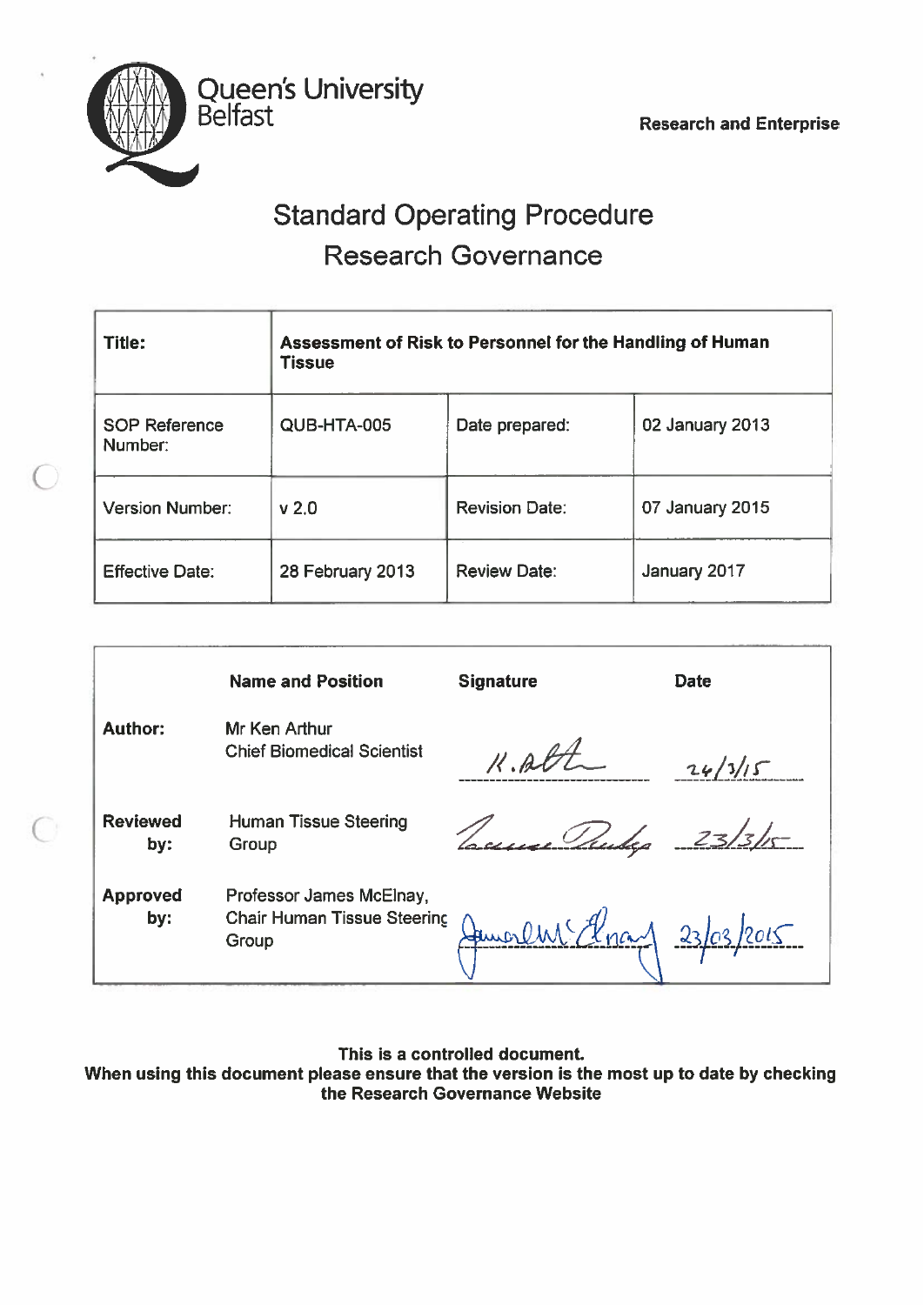$\lambda$ 

Ō

Ō

 $\sim 100$  km s  $^{-1}$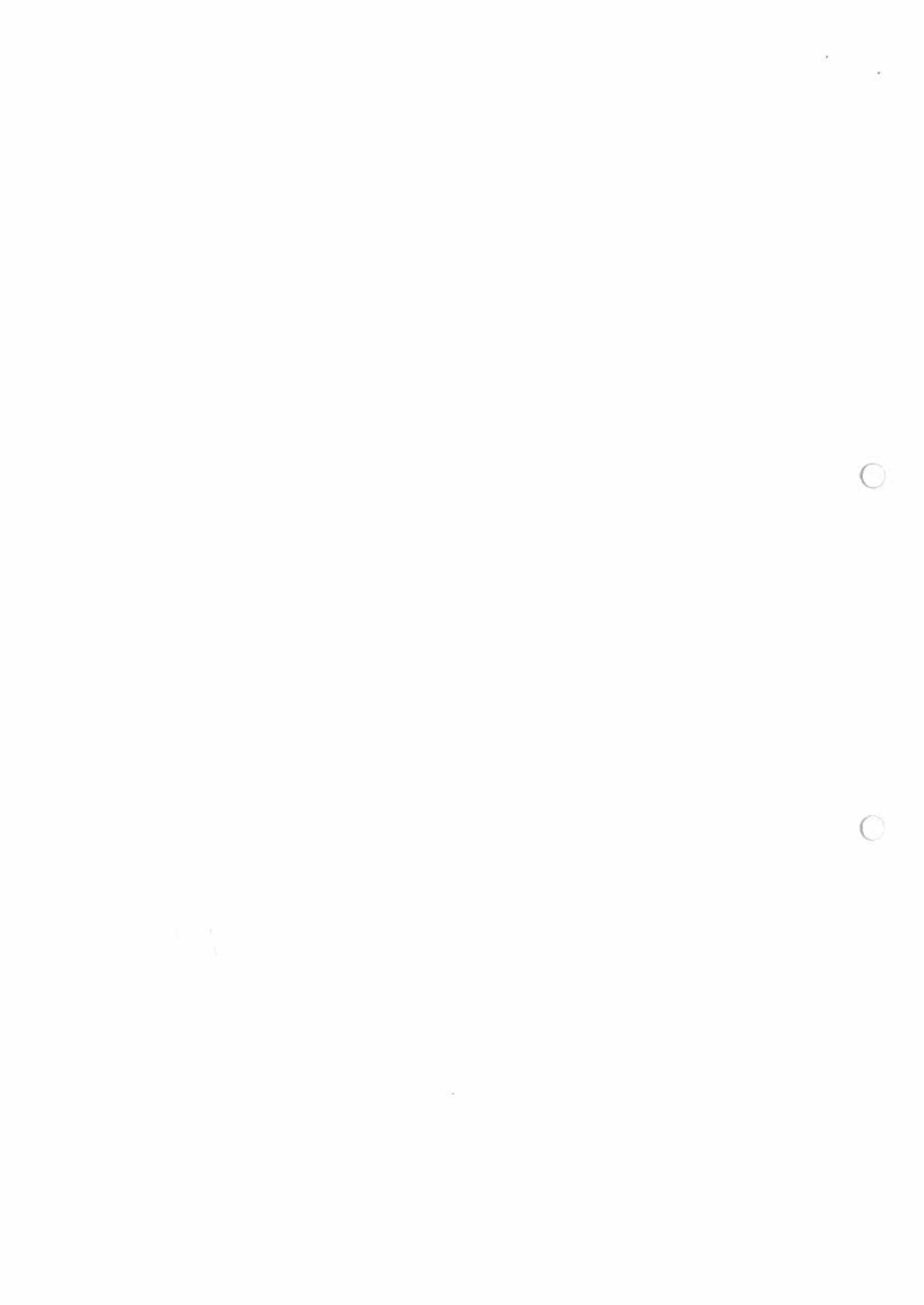#### $\mathbf{1}$ . Purpose

Ş

This Standard Operating Procedure (SOP) describes the process by which <sup>a</sup> risk assessment is carried out, recorded and controlled in connection with the handling of relevant material as defined by the Human Tissue Act 2004 (HT Act).

#### 2. Introduction

The HT Act came into force on the 1 September 2006 and provides <sup>a</sup> framework for regulation of research involving the removal, storage, use and disposal of human tissue. A risk assessment is defined as 'a systematic examination of the hazards associated with the work, an evaluation of the risks to health associated with the hazards and <sup>a</sup> judgement on the measures required to eliminate or control harmful exposure to the hazard<sup>1</sup>. It is essential that all risks identified during the course of <sup>a</sup> scheduled purpose are appropriately recorded and acted upon. If the process involves chemical or biological hazards then <sup>a</sup> COSHH assessment must be completed as appropriate.

Guidance is available from the University's Occupational Health and Safety website: http://www.qub.ac.uk/directorates/HumanResources/OccupationalHealthandSafety/Healthand SafetyPolicy/PolicyandGuidance/

#### 3. Scope

0

This SOP applies to all members of University staff; both academic and suppor<sup>t</sup> staff as defined by Statute 1 and including honorary staff and students who are involved with the removal, storage, use of relevant material for scheduled purposes.

Note: Human tissue samples collected as par<sup>t</sup> of <sup>a</sup> clinical trial of an investigative medicinal product (CTIMP) or samples acquired from the Northern Ireland Biobank will have their own procedures and requirements and should not follow this SOP.

#### 4. Responsibilities

#### 4.1 Designated Individual

The Designated Individual (Dl) is responsible for ensuring that appropriate risk assessment procedures are in place.

#### 4.2 Person Designated

The Person Designated (PD) is responsible for providing advice and guidance on human tissue related risk assessment procedures in their area as required.

#### 4.3 Chief Investigator or Custodian

The Chief Investigator (CI) or custodian of the material is responsible for ensuring that all activities carried out under their supervision have had appropriate risk assessment and that any risks identified during the assessment are dealt with via the implementation of appropriate control measures. The CI or custodian must ensure that any individuals undertaking activities involving human tissue are suitably trained to undertake the tasks.

<sup>&</sup>lt;sup>1</sup> MRC Health and Safety Policy, Guidance Note 2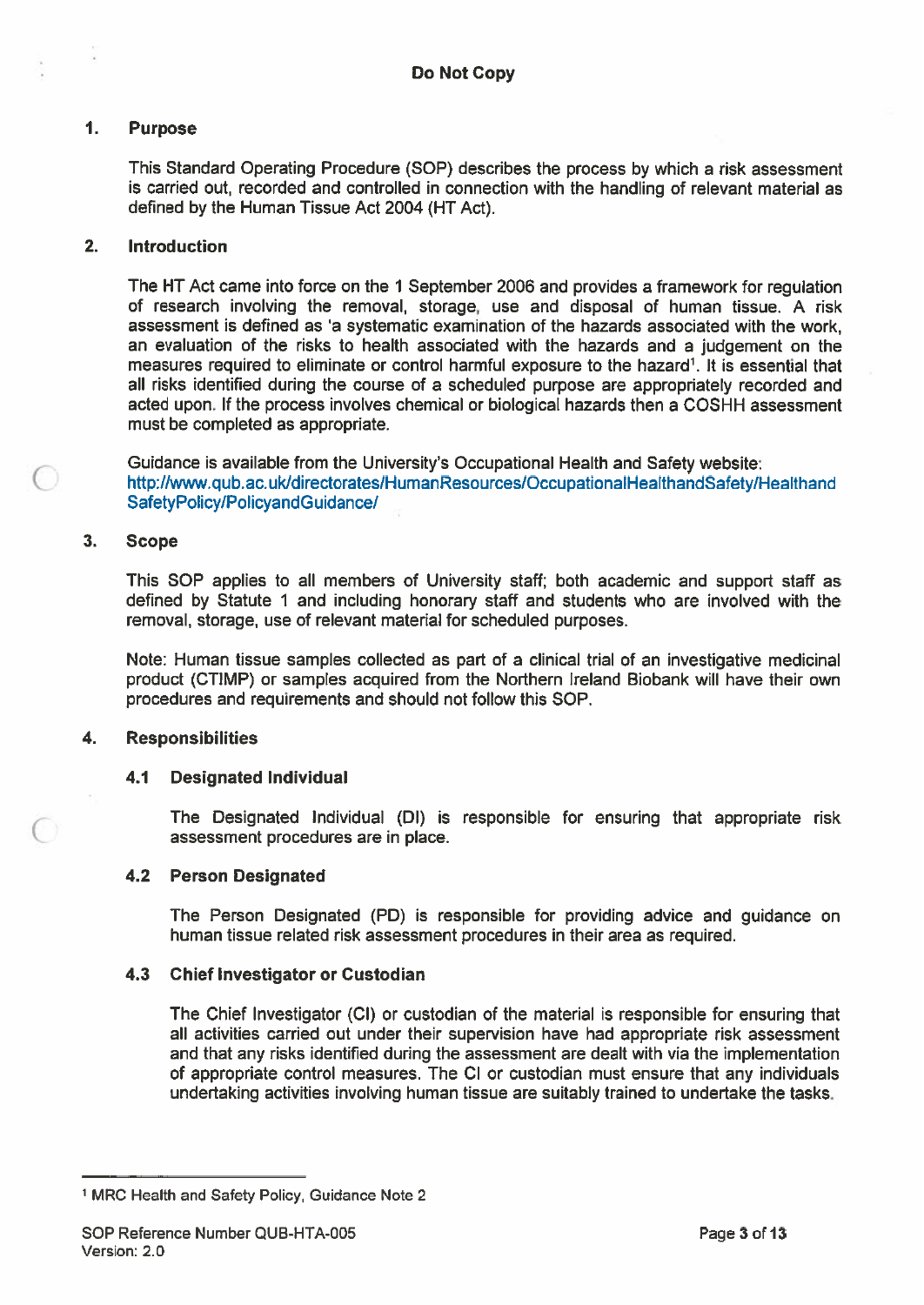### 4.4 Researcher and Support Staff

The researcher and/or other suppor<sup>t</sup> staff undertaking tasks involving human tissue must ensure that these tasks are carried out in accordance with the risk assessment and that appropriate control measures are applied as necessary.

#### 5. Procedure

All applicable health and safety policies and procedures, including the University's Biological Safety Guidance and Chemical Safety Policy, must be adhered to when working with human tissue:

http://www.qub.ac.uk/directorates/HumanResources/OccupationalHealthandSafety/GeneralG uidance/.

Risk assessments must be completed for all research activities involving human tissue to minimise the risk of contamination and protect the health and safety of staff, students and visitors.

Risk assessment and the application of appropriate control measures should be approached through careful consideration of the following paragraphs.

#### 5.1 is the sample likely to contain prions?

If the tissue is of neuronal or lymphoid origin then there is <sup>a</sup> risk that it may contain Transmissible Spongiform Encephalopathy (TSE) agents (eg Creutzfeldt-Jakob disease, Gerstmann-Straussler-Scheinker syndrome, fatal familial insomnia, Kuru).

No work with tissues from patients with known or suspected TSE should be attempted without prior consultation with a University Biological Safety Officer<sup>2</sup>, as this will require containment at Level 3 and special procedures for the disposal of tissue and contaminated equipment. Guidance on TSE risk managemen<sup>t</sup> is available from the Advisory Committee on Dangerous Pathogens TSE Risk Management Subgroup (see http://www.dh.gov.uk/health/2012/11/acdp-guidance/).

#### 5.2 Is the tissue sample likely to contain other infectious material?

Any material likely to contain infectious agents must be handled at the level of containment designated by the Advisory Committee on Dangerous Pathogens (ACDP). ( Categorisation of infectious organisms is into <sup>4</sup> levels and lists of organisms with details of the containment required are available from ACDP website:

(http://www.hse.gov.uk/aboutus/meetings/committees/acdp/) and ACDP: The Approved List of Biological Agents (2004) (http://www.hse.gov.uk/pubns/misc208.pdf). Blood samples from sources other than the Blood Transfusion Service carry <sup>a</sup> risk of containing blood-borne viruses and should be handled under Level 2 containment as detailed in The Approved List of Biological Agents: (http://www.hse.gov.uk/pubns/misc208.pdf).

If the tissue contains biological hazards then <sup>a</sup> COSHH assessment must be completed as appropriate. Guidance on working with biological agents is available from the University's Occupational Health and Safety website:

http://www.qub.ac.uk/directorates/HumanResources/OccupationalHealthandSafety/Guid anceNotes/InfectiousAgentsGMOs/BiologicalGuidancef

<sup>&</sup>lt;sup>2</sup> List of School Biological Safety Officers<br>(http://www.qub.ac.uk/directorates/HumanResources/OccupationalHealthandSafety/GuidanceNotes/Infectious AgentsGMOs/BiologicalGuidance/)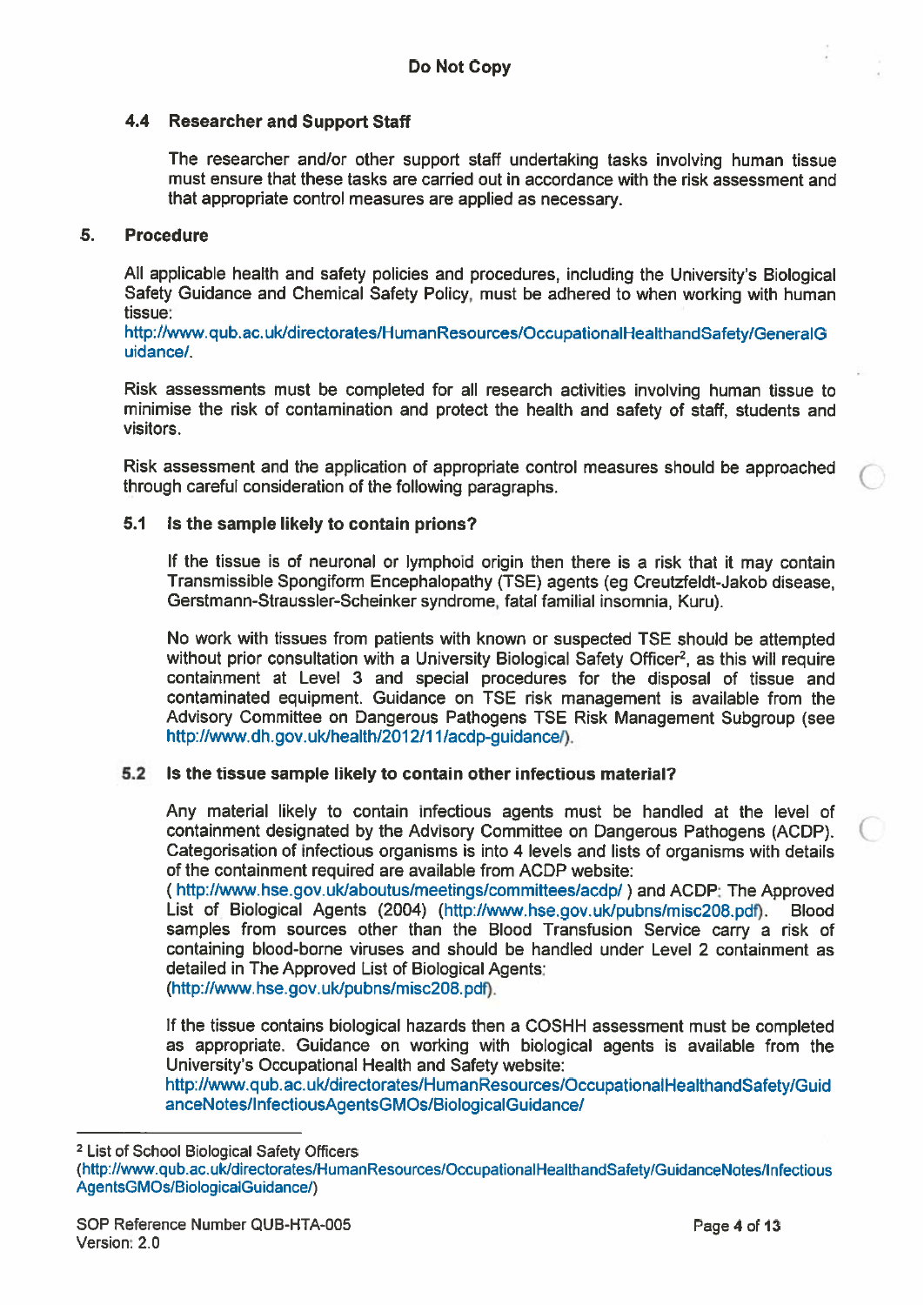#### 5.3 If the tissue sample contains infectious agents what procedures are necessary to minimise risk?

Attention should be paid not only to level of containment but also to procedures to reduce the creation of aerosols and to avoid work with "sharps". Personnel need to be experienced in good microbiological practice.

For further advice on risk assessments relating to biohazards contact <sup>a</sup> University Biological Safety Officer.

Guidance on working with biological agents is available from the University's Occupational Health and Safety website:

http://www.qub.ac.uk/directorates/HumanResources/OccupationalHealthandSafety/Guid anceNotes/InfectiousAgentsGMOs/BiologicalGuidance/

#### 5.4 Is the tissue likely to contain <sup>a</sup> harmful (non-radioactive) drug or chemical, eg a cytotoxic agent, used to treat the person from whom the sample was derived?

If the sample contains an exogenous chemical substance <sup>a</sup> COSHH assessment should be performed in the same way that other chemicals are assessed within the laboratory. You must take account of the inherent toxicity of the chemical within the sample and the volume weight of the sample. Depending on the outcome, adequate procedures should be pu<sup>t</sup> in place to protect handlers from exposure. Further advice on chemical safety is available from the University's Health and Safety website:

http://www.qub.ac.uk/directorates/HumanResources/OccupationalHealthandSafety/Guid anceNotes/ChemicalAgents/

#### 5.5 Is the tissue sample likely to contain <sup>a</sup> radioisotope used in diagnostic procedure in the person from whom it was derived?

If the sample is likely to contain <sup>a</sup> radioisotope, it must be handled in accordance with the University's lonising Radiations Safety Policy:

(http://www.qub.ac.ukidirectorates/HumanResources/OccupationalHealthandsafety/Hea lthandSafetyPolicy/PolicyandGuidance/). If advice is required on any aspec<sup>t</sup> of the handling and storage of radioisotope containing materials please contact the University's Radiation Protection Adviser. Further advice on radiation safety is available from the University's Health and Safety website:

http://www.qub.ac.uk/directorates/HumanResources/OccupationalHealthandSafety/Guid anceNotes/lonisingRadiation/

#### 5.6 What procedures are in place for the cleaning of contaminated equipment?

An appropriate procedure for the cleaning and/or sterilisation of equipment exposed to harmful materials should be in place before the receipt of the tissue sample. Any equipment which is to be reused must be cleaned/sterilised after use. Clarification on procedures to be used can be obtained from the University's Biological Safety Officers and/or Radiation Protection Adviser as appropriate.

#### 5.7 Assessment of risk control measures

Factors to be assessed in the determination of the risk control measures required include:

(i) the potential for accidental exposure and implementing emergency procedures;

- $(ii)$  staff training and competence;
- (iii) occupational health requirements;

Ç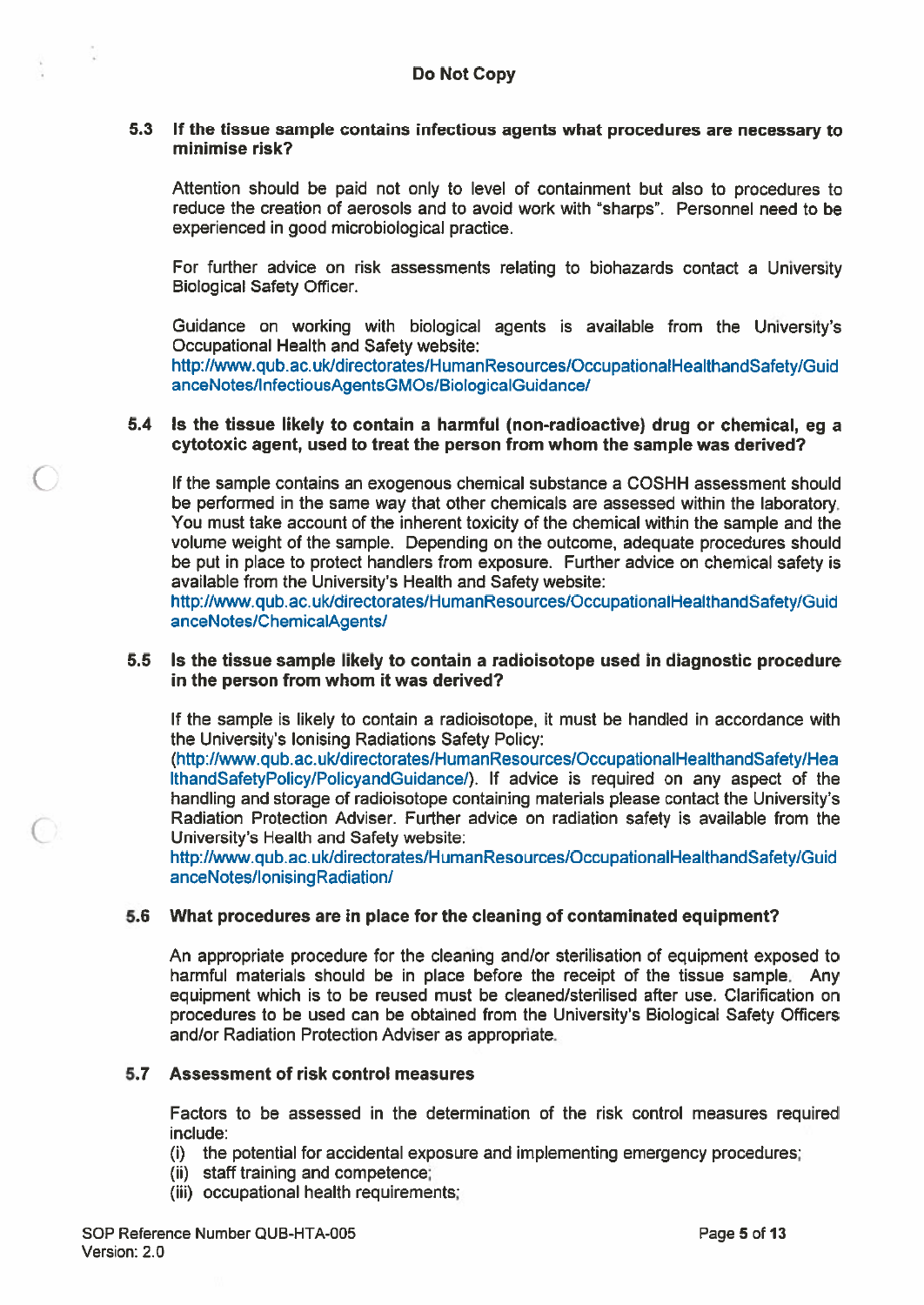- (iv) the known and potential hazards;
- (v) the likely routes of exposure.

#### 5.8 Risk control measures

Your judgement on the risk control measures necessary should be based on the following:

- (i) minimising or limiting the amounts handled;
- (ü) using <sup>a</sup> fume cupboard or other containment measure for dusts or volatile substances (including volatile radioactive substances);
- (iii) using microbiological safety cabinets for materials microbiologically contaminated;
- (iv) wearing appropriate <sup>g</sup>loves for substances absorbed through the skin;
- (v) using eye protection;
- (vi) avoiding wherever possible the use of sharps;
- (vu) using appropriate shielding and remote handling devices for work with radioactive isotopes;
- (viü) maximising distance and minimising time for work with radioactive substances;
- (ix) using correct waste disposal routes and measures.

A flow-chart to assist with risk assessment is attached in Appendix 1.

#### 5.9 Recording risk assessments and control measures

Due to the diversity of activity in different laboratories in which human tissue is handled, each laboratory should have <sup>a</sup> local SOP, informed by the content of this general SOP. An important par<sup>t</sup> of the local SOP will be <sup>a</sup> proforma used in the process to record both risks and control measures.

An exemplar recording sheet is attached (Appendix 2). All completed proformas should be filed with other paperwor<sup>k</sup> associated with <sup>a</sup> particular project (eg project protocol, completed consent forms).

Local SOPs must be maintained and available upon request.

#### 6. References

Human Tissue Authority code of practice 9 - research http://www.hta.gov.uk/legislationpoliciesandcodesofpractice/codesofpractice/code9research.cf <sup>m</sup> (last access January 2015)

Human Tissue Authority - definition of relevant material http://www.hta.gov.uk/legislationpoliciesandcodesofpractice/definitionofrelevantmaterial.cfm (last accessed January 2015)

Advisory Committee on Dangerous Pathogens: http://www.hse.gov.uk/aboutus/meetings/committees/acdp/ (last accessed January 2015)

Advisory Committee on Dangerous Pathogens: The Approved List of Biological Agents (2004) http://www.hse.gov.uklpubns/misc2o8.pdf (last accessed January 2015)

Advisory Committee on Dangerous Pathogens TSE Risk Management Subgroup: http://www.dh.gov.uk/health/201 2/1 1/acdp-guidance/ (last accessed January 2015)

QUB Occupational Health and Safety

http://www.qub.ac.ukldirectorates/HumanResources/OccupationalHealthandSafety/Healthand SafetyPolicy/PolicyandGuidance/ (last accessed January 2015)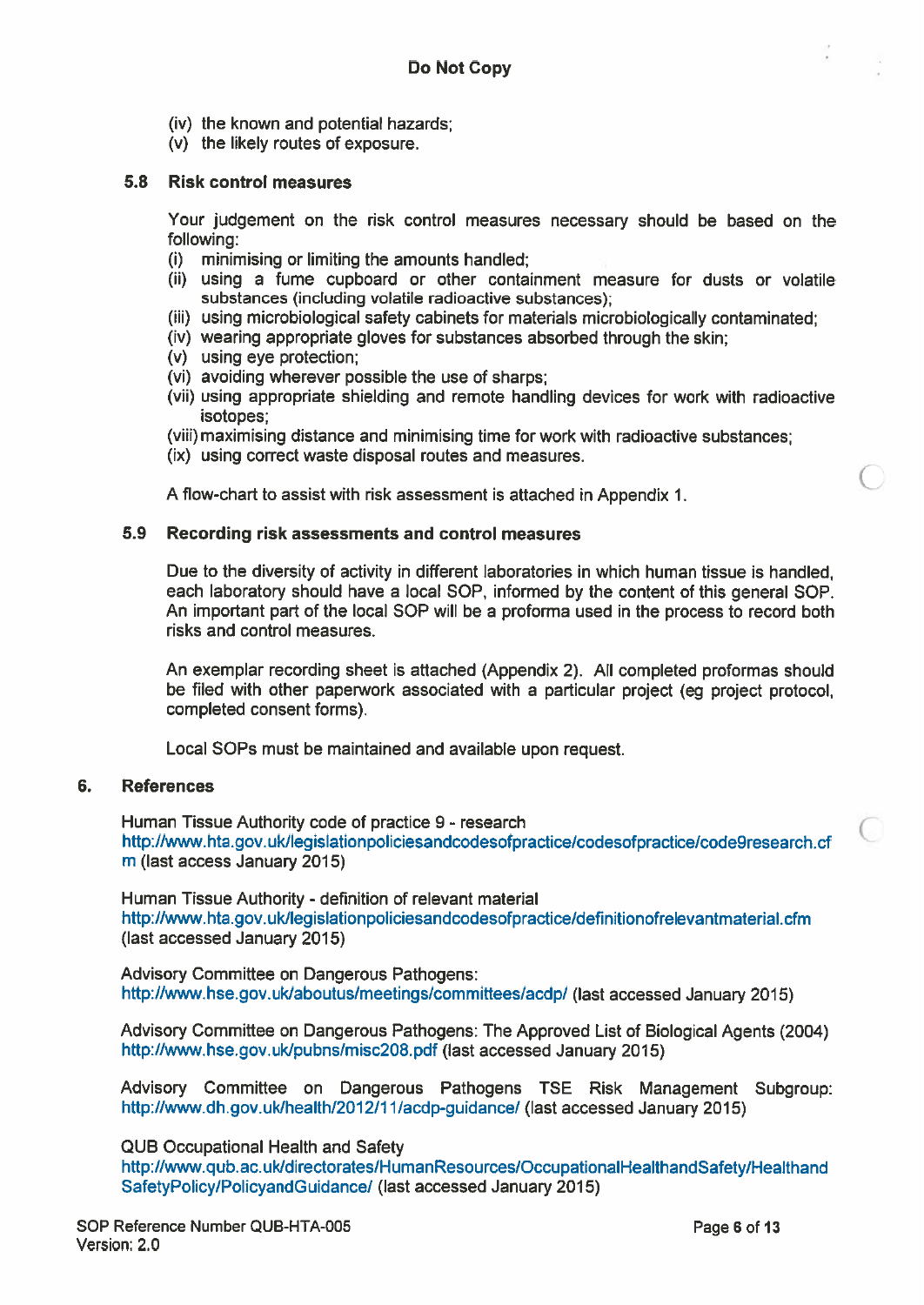QUB Occupational Health and Safety Guidance: Biological Agents http://www.qub.ac.ukldirectorates/HumanResources/OccupationalHealthandSafety/Guidance Notes/lnfectiousAgentsGMOs/BiologicalGuidance/ (last accessed January 2015)

QUB Occupational Health and Safety Guidance: Chemical Agents http://www.qub.ac.uk/directorates/HumanResources/OccupationalHealthandSafety/Guidance Notes/ChemicalAgents/ (last accessed January 2015)

QUB Occupational Health and Safety Guidance: Radiation http://www.qub.ac.uk/directorates/HumanResources/OccupationalHealthandSafety/Guidance Notes/IonisingRadiation/ (last accessed January 2015)

QUB Safety Service Risk Assessment Guidance http://www.qub.ac.uk/directorates/HumanResources/OccupationalHealthandSafety/RiskMana gement/ (last accessed January 2015)

#### 7. Appendices

c--I

C

- Appendix 1 Generic Flowchart for Risk Assessment;
- Appendix <sup>2</sup> Example Risk Assessment (Health and Safety);
- Appendix 3 Guidance on Dealing with Radioactive Spillages;
- Appendix 4 Cleaning of Equipment Contaminated with Human Tissue.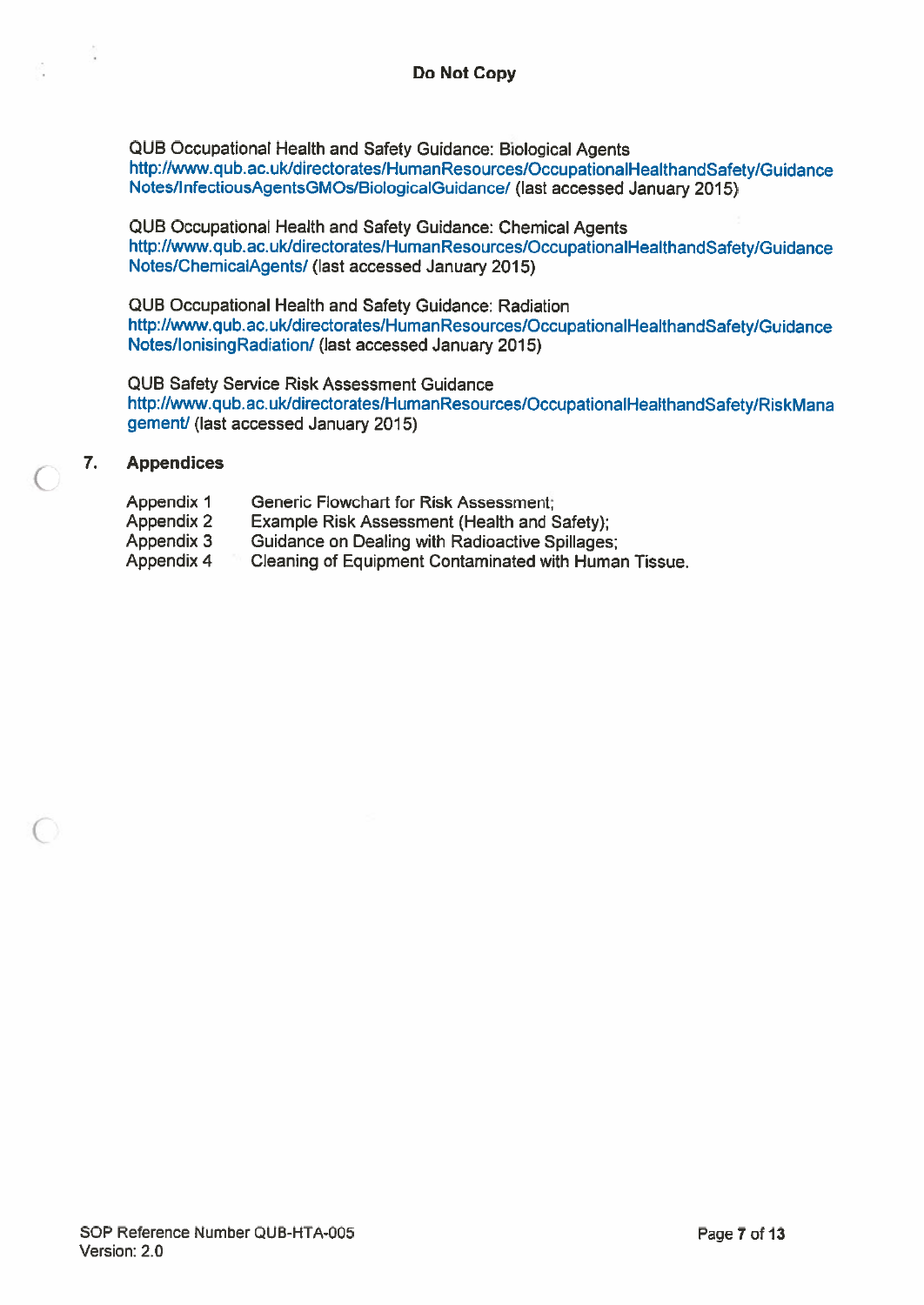Do Not Copy

QUB-HTA-005 Appendix 1

 $\subset$ 

C

## Generic Flowchart for Risk Assessment

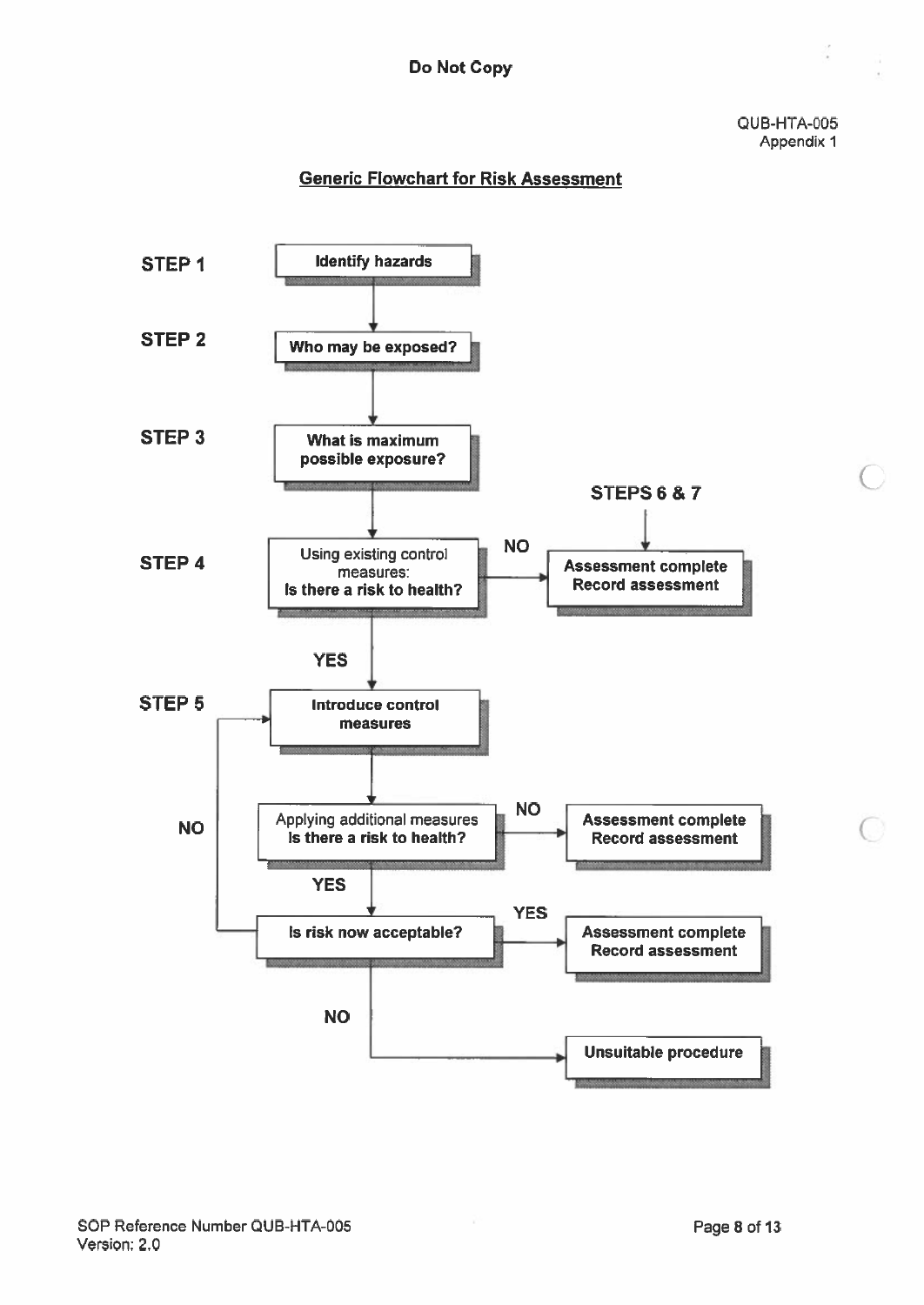| SOP Reference Number QUB-HTA-005<br>Version: 2.0 | normally annually unless the task, person or equipment changes<br>Put the date the assessment was completed and put in a review date, |  |  | Activity<br>(task step)                                               | Assessment completed by: | School/Department/Unit: |
|--------------------------------------------------|---------------------------------------------------------------------------------------------------------------------------------------|--|--|-----------------------------------------------------------------------|--------------------------|-------------------------|
|                                                  |                                                                                                                                       |  |  | Hazards                                                               |                          |                         |
|                                                  |                                                                                                                                       |  |  | Who might<br>harmed<br>ag                                             |                          |                         |
|                                                  |                                                                                                                                       |  |  | Existing Control Measures<br>(What are you already doing?)            |                          |                         |
|                                                  |                                                                                                                                       |  |  |                                                                       | Date completed:          | Work activity:          |
|                                                  |                                                                                                                                       |  |  | Severity<br>(1-4)<br>Likelihood<br>(1-4)<br>Risk Level<br>(L.M.H. VH) |                          |                         |
| Page 9 of 13                                     |                                                                                                                                       |  |  |                                                                       |                          |                         |
|                                                  |                                                                                                                                       |  |  |                                                                       |                          |                         |
|                                                  | $\frac{1}{2}$                                                                                                                         |  |  |                                                                       |                          |                         |
|                                                  | The task or activity i.e. mowing the lawn<br><b></b>                                                                                  |  |  | What further action is necessary                                      | Review Period:           |                         |
|                                                  |                                                                                                                                       |  |  | <b>Final risk</b>                                                     |                          |                         |
|                                                  | ,,,,,,,,,,                                                                                                                            |  |  | rating                                                                |                          |                         |
|                                                  |                                                                                                                                       |  |  | whom<br>& by when<br><b>Action by</b>                                 |                          |                         |
|                                                  |                                                                                                                                       |  |  |                                                                       |                          |                         |

QUB-HTA-005 Appendix 2

Example Risk Assessment (Health and **Safety** 

 $\frac{1}{\epsilon}$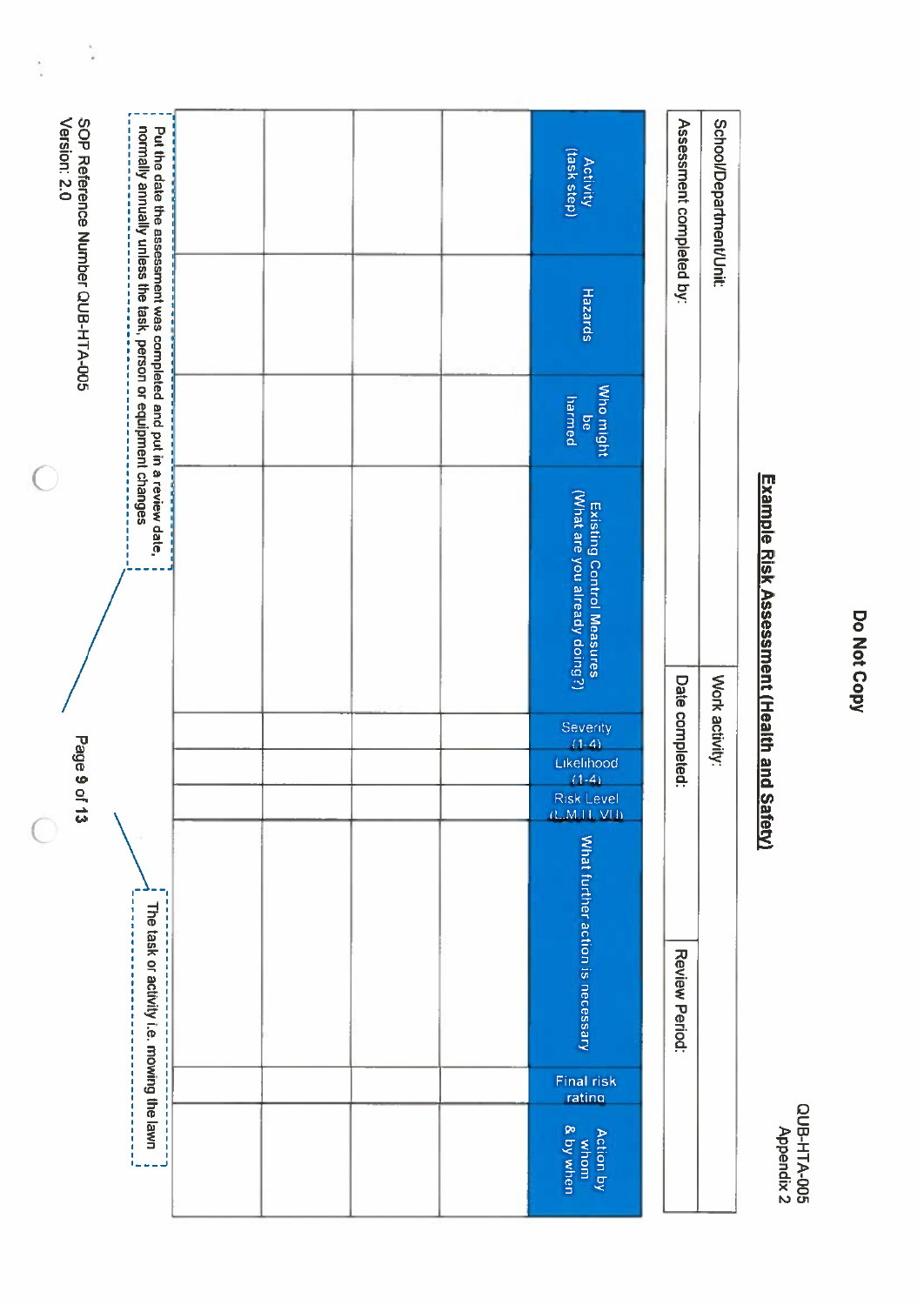Do Not Copy

t.<br>B

î,

| Assessment completed by: A. N. Other | School/Department/Unit: Estates Gardening |
|--------------------------------------|-------------------------------------------|
| Date completed: 20<br>May 201        | Task/Work activity:<br><b>MBI DNI</b>     |
| Review Period: 1 Year                |                                           |

| with petrol<br><b>Filling the mower</b>                                                                                                                           | (task step)<br>Activity                                   |  |
|-------------------------------------------------------------------------------------------------------------------------------------------------------------------|-----------------------------------------------------------|--|
| Fire, explosion                                                                                                                                                   | Hazards                                                   |  |
| and others<br>filing with<br>Operator<br>in vicinity<br><b>Guunp</b><br>tuel                                                                                      | Who might<br>harmed<br><b>be</b>                          |  |
| sources of ignition. Pre-use checks<br>Fuel stored in appropriate labelled<br>for leaks<br>outside in open area away from<br>container. Petrol filling undertaken | (¿buop Apeau elesse) doing?)<br>Existing Control Measures |  |
| ω                                                                                                                                                                 | Severity<br>$\overline{11}$<br>$\overline{A}$             |  |
|                                                                                                                                                                   | <b>ikelihood</b><br>$(1-4)$                               |  |
| S                                                                                                                                                                 | <b>Risk Level</b><br>M H<br>VH)<br>Ä                      |  |
| with filing funnel to avoid spills.<br>workshop. Operator to be provided<br>Warning notice to be displayed in                                                     | What further action is necessary                          |  |
|                                                                                                                                                                   | <b>Final risk</b><br>ratinn                               |  |
| Supervisor<br>A.N. Other<br>20-05-11                                                                                                                              | & by when<br><b>Action by</b><br>whom                     |  |
|                                                                                                                                                                   |                                                           |  |

•

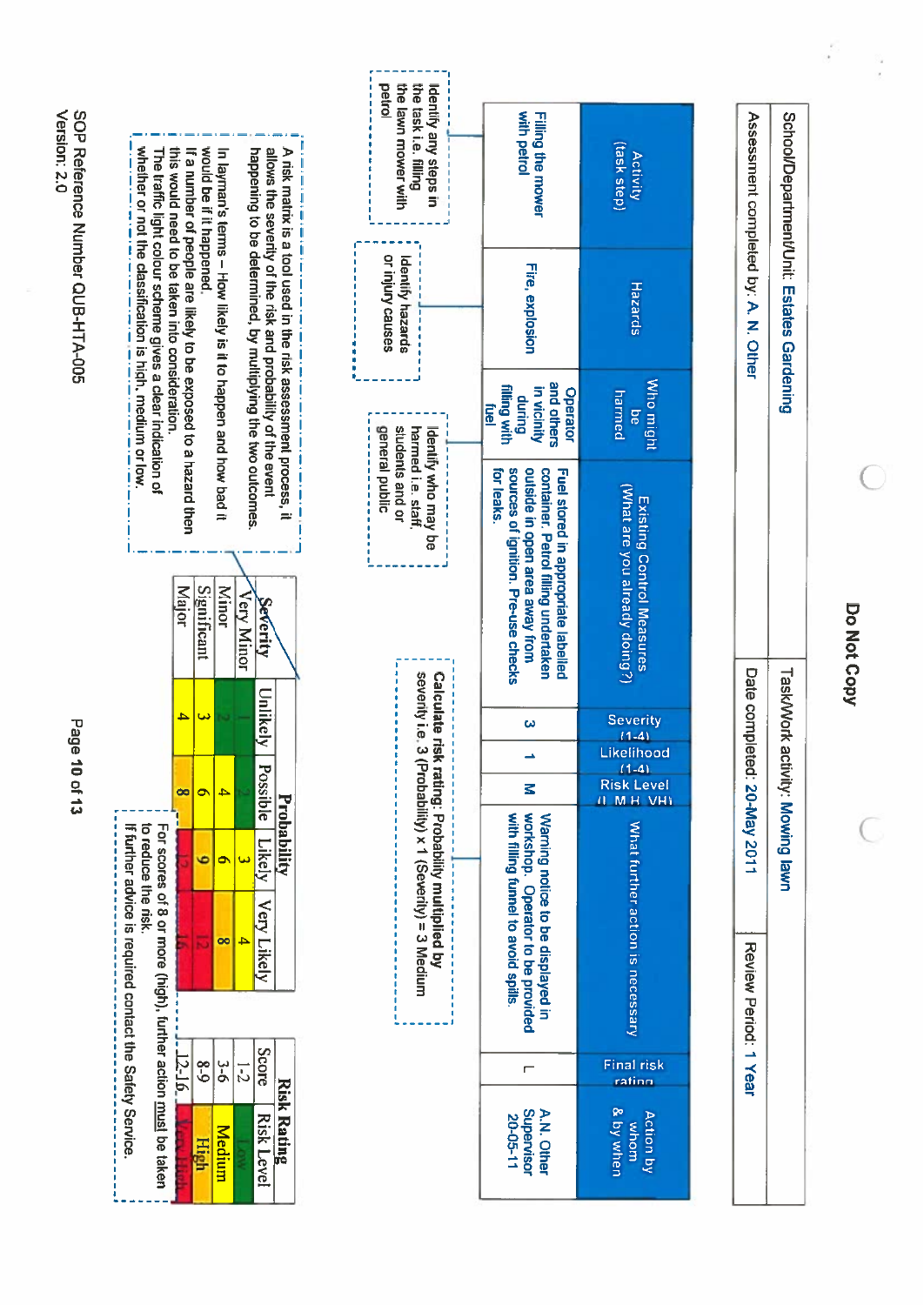QUB-HTA-005 Appendix 3

#### Guidance on Dealing with Radioactive Spillages<sup>1</sup>

Spillages of radioactive material must be cleaned up without delay. This is to preven<sup>t</sup> the spread of contamination and in the case of gamma and "hard" beta emitters to eliminate unnecessary exposure to penetrating ionising radiation.

#### Small Spillages (Small discrete areas, Activity < 250uCi)

#### Liquid Spills

Ş.

- double glove;
- drop <sup>a</sup> handful of paper tissues on the spillage (do not mop around the area as this will spread the contamination);
- lift the damp tissues with tongs and dispose of the material in the radioactive waste bin;
- work quickly, but carefully, to avoid exposure to ionising radiation;
- repea<sup>t</sup> the process until the surface is dry;
- then monitor to confirm the area has been decontaminated.

#### Solid Spills

- cover the area with 'moist" paper tissues (wet wipes);
- proceed as for liquid spill procedure above.

If the area appears clean and dry but the contamination persists (as confirmed by monitoring), try to remove the contamination using <sup>a</sup> cleaning agen<sup>t</sup> such as Decon 90. If the contamination refuses to shift consider your options carefully before resorting to drastic action. For example, spills of <sup>a</sup> short-lived radioisotope such as P32 can be covered by <sup>a</sup> suitable shield (10mm of Perspex for P32) until the activity has decayed away.

In some circumstances it may be necessary to completely remove the contaminated surface. In such cases advice must be sought from the University Radiation Protection Advisor (URPA) before proceeding.

Large Spillages (Spills scattered over large areas, Activity  $> 250 \mu$ Ci)

- establish the facts as quickly as possible;
- treat casualties and contaminated individuals firstly;
- decontaminate the facilities and equipment;
- avoid spreading contamination on contaminated casualties;
- avoid spreading contamination outside the area of the incident;
- use the radiation spill kit.

Those involved in the incident should be encouraged to remain calm and not to move about unduly to avoid the spread of contamination. The Departmental Radiation Protection Supervisor (DRPS) and the URPA should be summoned as soon as possible to provide advice on monitoring, decontamination and to oversee the incident management.

It is important to establish as soon as possible the radionuclide(s) involved; the activity handled; how much has been spilt (volume and activity) and if the contamination has been contained within the area of the incident.

In order to preven<sup>t</sup> the spread of contamination to outside of the radionuclide laboratory, access to it should be carefully restricted as soon as possible after the incident occurs. The

<sup>1</sup> Please note that this is not <sup>a</sup> definitive guidance note for chemical contamination as the procedures will vary considerably and be dependent on the nature of the chemical spilled. It is important that advice is sought from the appropriate office.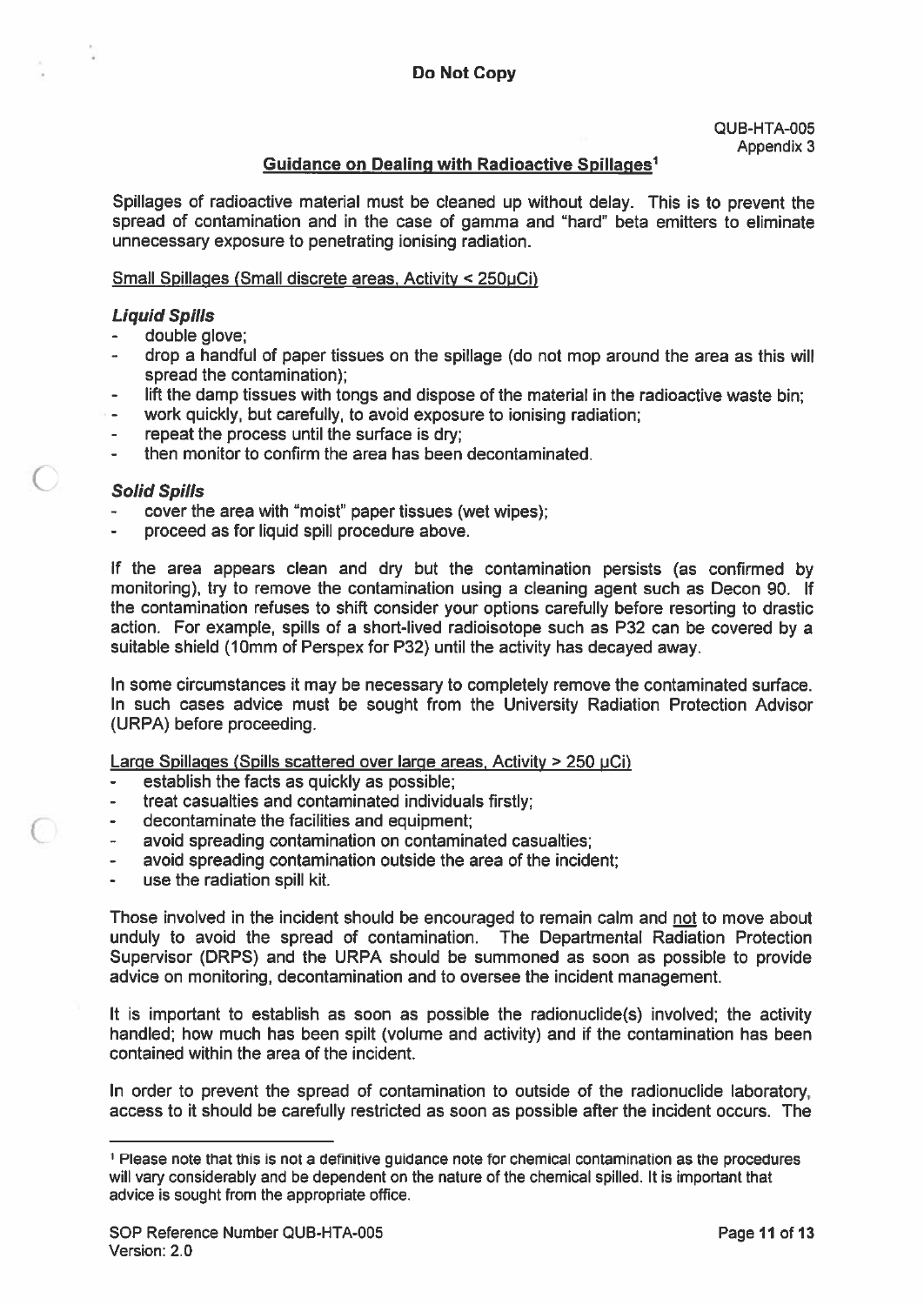area should be carefully demarcated with hazard warning signs and warning tape (in spill kit) and preferably guarded by <sup>a</sup> responsible individual.

No-one should be permitted into the area unless they are wearing the appropriate persona<sup>l</sup> protective equipment (PPE) i.e. overshoes, disposable coveralls and double <sup>g</sup>loves (in spill kit).

No-one should be permitted to exit the area unless they have undergone contamination monitoring (overseen by DRPS or URPA) and have removed and bagged up their PPE.

On arrival, the "clean-up" team should make <sup>a</sup> clean walkway into the area by rolling out some benchkote with its absorbent side down (in spill kit). In this way, the team can attend to casualties, contaminated individuals and clean up the spill without standing in contamination and spreading it.

If there are casualties, then the provision of first aid must be <sup>g</sup>iven priority. The URPA, <sup>a</sup> trained first aider, will give advice and oversee the treatment of casualties such that the spread of contamination and exposure of the rescue team to ionising radiation is minimised.

In general, contamination clothing should be removed and bagged up. Contaminated wounds should then be irrigated under running water and reasonable bleeding encouraged until monitoring indicates wounds are free of contamination. The casualties may then be removed from the scene for further treatment. The feet and hands of carers and casualties should be carefully monitored before they exit the scene.

Similarly, contaminated clothing should be removed from non-injured but contaminated individuals. Then any areas of contamination identified on the skin (usually hands, face and legs) should be rubbed gently with cotton wool until monitoring indicates the contaminated area is clear. Care must be taken not to spread the contamination over the skin and not to abrade the skin thereby creating <sup>a</sup> route of entry into the body for contamination. These individuals may then be allowed to leave the scene provided their hands and feet are free of contamination.

Disposable coverall etc should be provided as <sup>a</sup> temporary replacement for discarded clothing.

If the spill is from <sup>a</sup> gamma or high energy beta emitter, the clean-up team may find that the high background created by the spill makes monitoring of individuals and the environment very difficult. It is then important to identify and remove the main par<sup>t</sup> of the spill first (ie stock vial or material readily seen) and then to deal with the remainder of the contamination afterwards. Once the stock vial and waste wipes and tissues are shielded behind lead, small splashes of contamination should now be readily identified and dealt with using the procedure for "small spills" <sup>g</sup>iven above. Drips on to the floor should be dealt with firstly and then the floor. Work from the outside of the spill inwards.

If the spillage is from <sup>a</sup> very short half-life isotope such as Technetium 99m (6 hours); then once casualties and contaminated individuals have been dealt with, it would be better to await the decay of the spill rather than expose the cleanup team to unnecessary risks.

If the spillage cannot be removed, it may be necessary to cover it with <sup>a</sup> suitable shielding material in the interim.

Finally, an investigation into the incident should be carried out and <sup>a</sup> repor<sup>t</sup> prepare<sup>d</sup> and forwarded to the URPA. Losses of radioactive material through spillage must be accounted for on the Isostock programme. Spillages in excess of certain activity must also be reported to the HSE and the Radiochemical Inspectorate.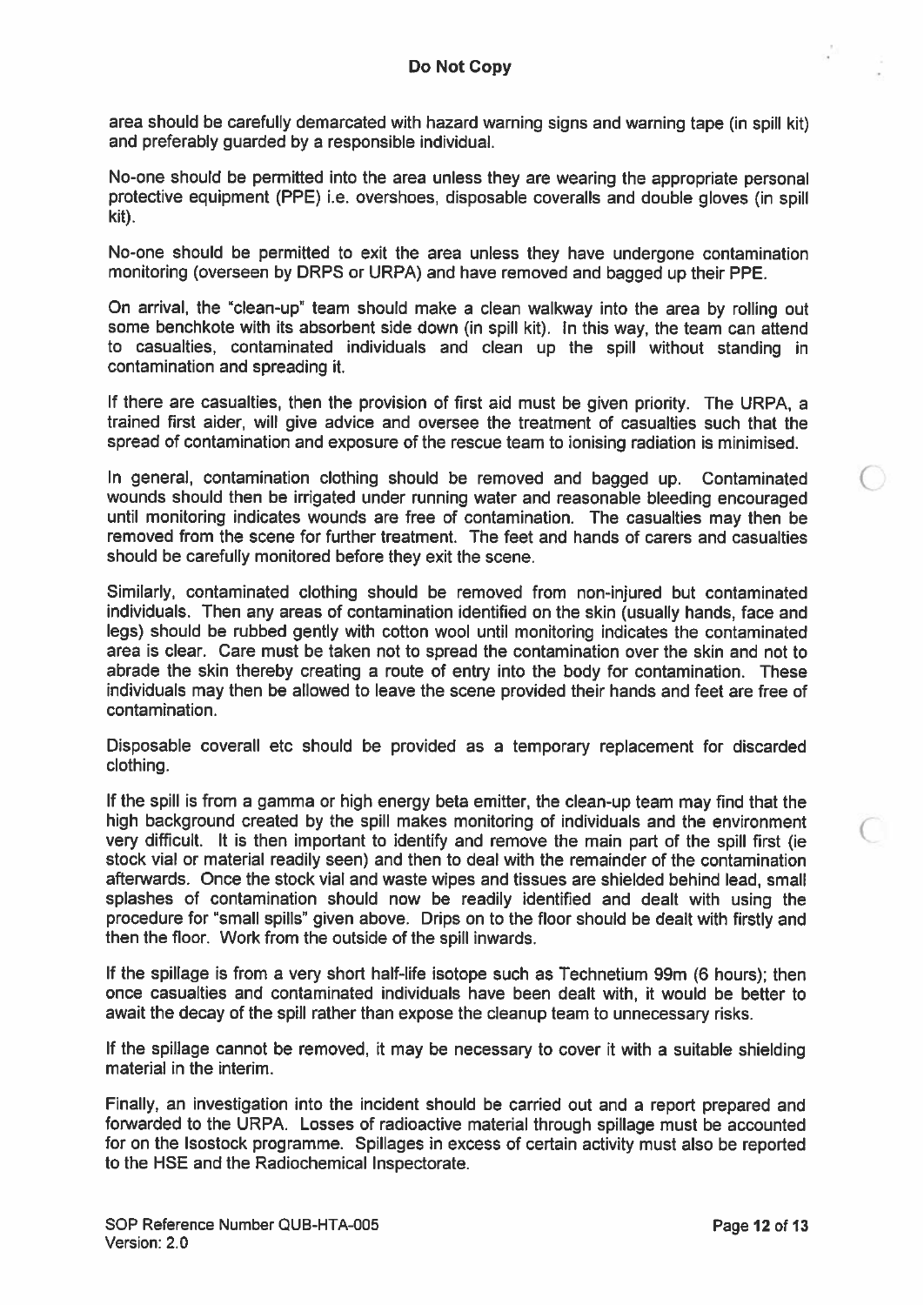#### Cleaning Of Equipment Contaminated With Human Tissue

These procedures are "generic" and may need to be modified according to the equipment concerned and materials involved.

1. Has the equipment been contaminated with tissue that may contain <sup>a</sup> Transmissible Spongiform Encephalitic (TSE) agent?

For human specimens this would be material from patients with Creutzfeldt-Jakob disease, Gerstmann Straussler-Scheinker syndrome, fatal familial insomnia or Kuru. If so, refer to Biological Safety Officer<sup>1</sup> as this will require special conditions and handling.

2. If not used for potential TSEs proceed as follows:

If electrical equipment - switch off and disconnect from mains.

Assess parts to be cleaned  $-$  can these be cleaned in situ or do they need to be removed by <sup>a</sup> competent person?

Has the equipment been used with material containing potentially infectious agents?

If not, clean by wiping with paper towel dampened in water and mild detergent. Take care if sharp edges are involved or if in proximity to electrical circuits.

Appropriate personal protective equipment (eg gloves) must be used when cleaning equipment contaminated with human tissue.

If the contamination maybe potentially infectious assess what category of infectious agen<sup>t</sup> may be present. For category 2 agents refer to COSHH assessment covering project for appropriate method of disinfection.

For potential category 3 agents refer to Biological Safety Officer<sup>1</sup> as this will require special conditions for disinfection and handling.

<sup>1</sup> List of School Biological Safety Officers

(http://www.qub.ac. ukldirectorateslHumanResources/OccupationalHealthandSafety/GuidanceNotes/I nfectiousAgentsGMOs/BiologicalGuidance/)